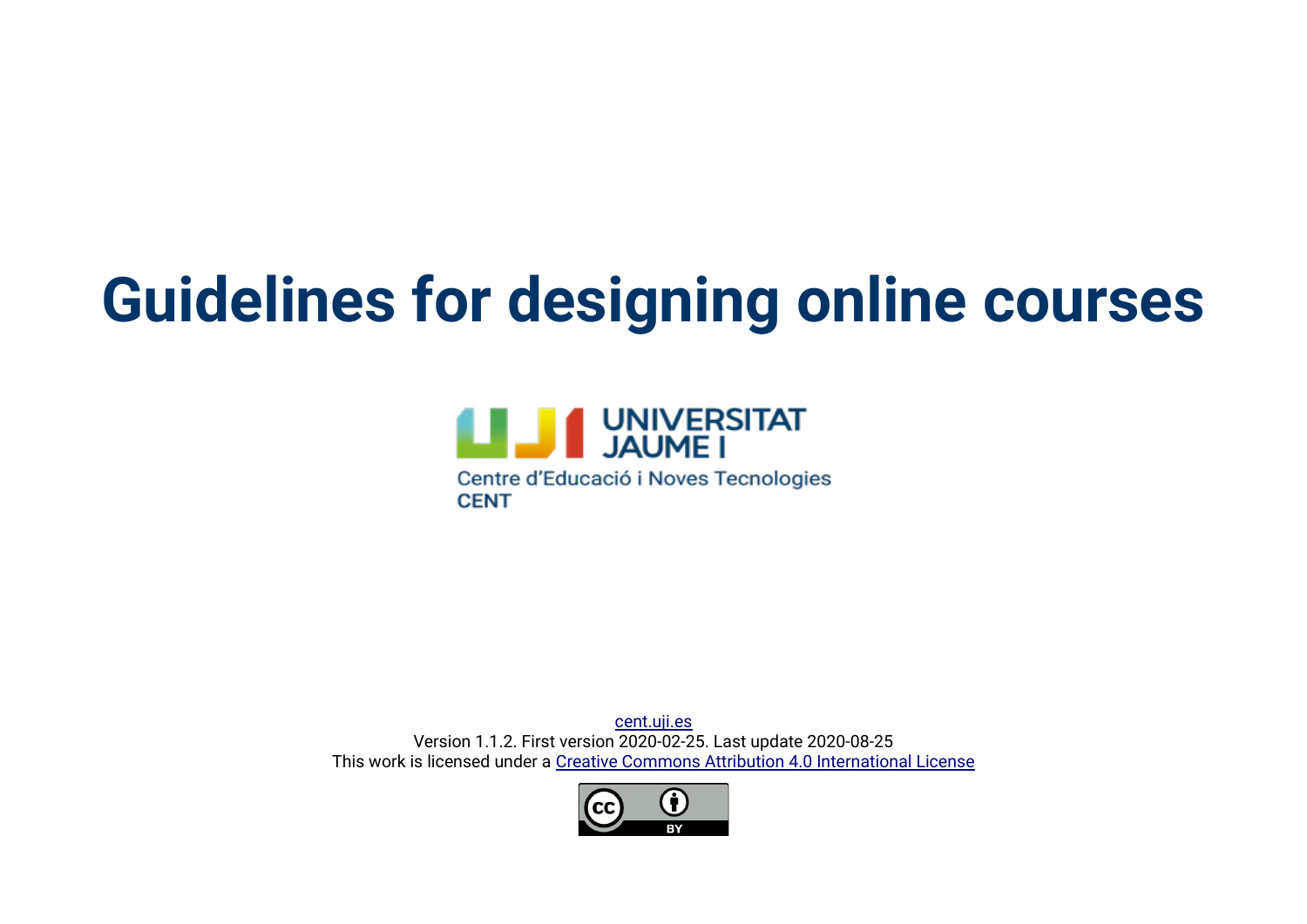This document aims to help UJI lecturers who would like to use the Virtual Classroom for distance or blended teaching, or as a complementary tool to face-to-face teaching, whether they have still to design the course or they are already using the Virtual Classroom and would like to consider options for improvement.

The criteria outlined below cover the basic aspects of designing an online course, although others could be added to complete a more comprehensive list if needed. They have been grouped in four main sections:

- **Section A: CONTENT PRESENTATION** 
	- Structure and objectives of the course
	- Teaching materials
- Section B: INTERACTION AND COLLABORATION
	- Teaching communication strategies
	- Developing a learning community
- Section C: LEARNING ACTIVITIES AND ASSESSMENT
	- Effective assessment
	- Coaching and feedback
- **Section D: ACCESSIBILITY**

Tick the checkboxes to the left of those criteria that you believe your course already meets. For the criteria you did not take into account in the initial design of the course, in the column on the right-hand side you can write the number and specific description of the actions for improvement that you would like to carry out, e.g. "3. Incorporate the activity schedule in the programme".

At the end of each section you can add other observations you deem appropriate.

Start by entering the details of the course to be reviewed:

| Review data:                  |  |
|-------------------------------|--|
| Lecturer doing the<br>review: |  |
| Course name:                  |  |
| Course URL or ID:             |  |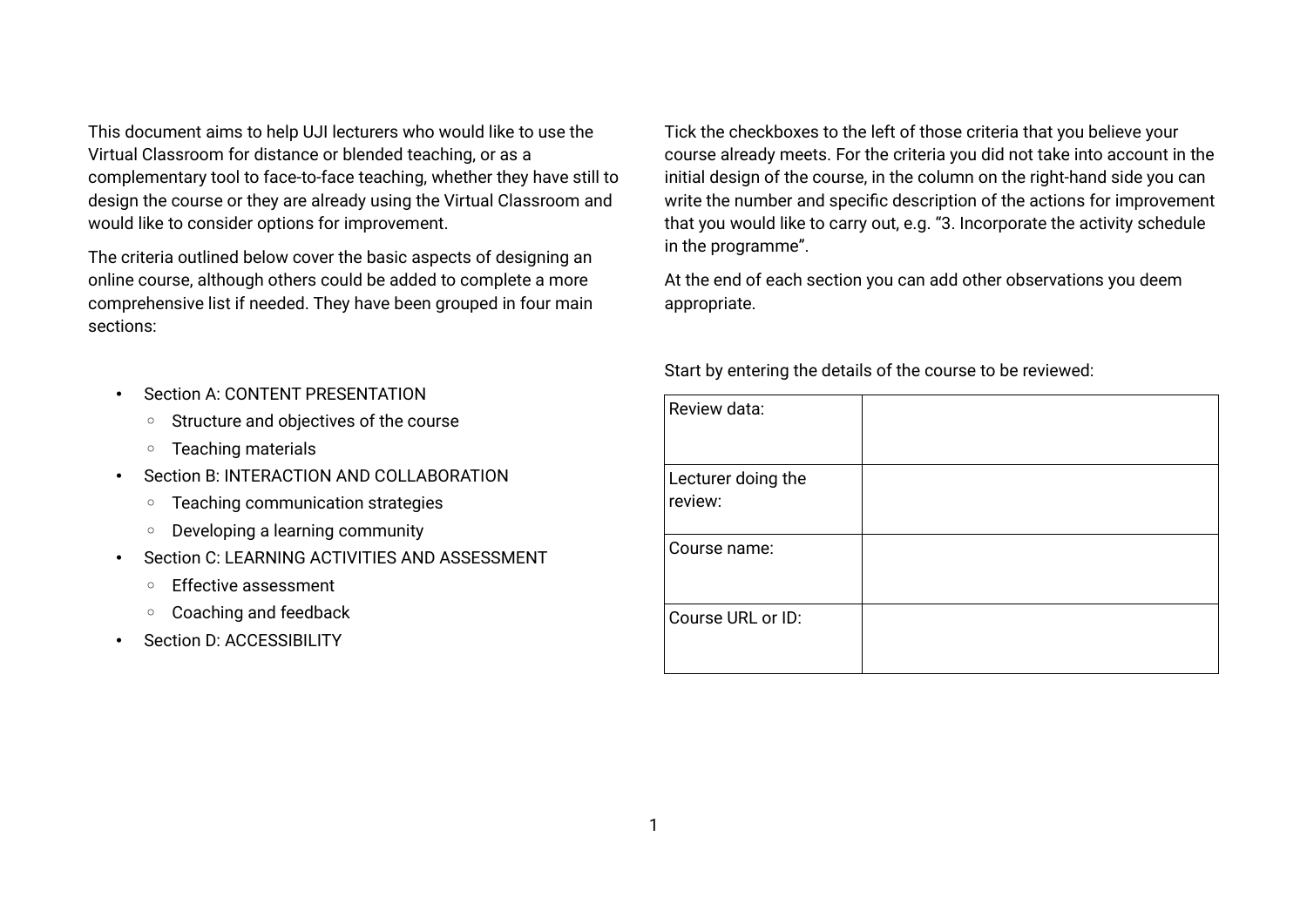## **Section A: CONTENT PRESENTATION**

|        |                | Structure and objectives of the course                                                                                                                                                                                                    | <b>Action plan</b> |
|--------|----------------|-------------------------------------------------------------------------------------------------------------------------------------------------------------------------------------------------------------------------------------------|--------------------|
| $\Box$ |                | The content is divided into teaching units, sequenced following a logical<br>progression. Sections have descriptive titles and subtitles (in addition to<br>"Topic 1").                                                                   |                    |
| $\Box$ | $\overline{2}$ | There is a section offering general information on the course which includes, at<br>least:                                                                                                                                                |                    |
|        |                | The syllabus of the course.                                                                                                                                                                                                               |                    |
|        |                | News and announcements forum (to welcome students to the course,<br>to notify them of any date changes, absences or changes in teaching<br>units, to send reminders, information about new courses with<br>supplementary training, etc.). |                    |
|        |                | Tutorials forum (to deal with queries publicly).                                                                                                                                                                                          |                    |
|        |                | Optionally (particularly for courses that are taught completely online) a social<br>forum or participant presentation forum may also be included.                                                                                         |                    |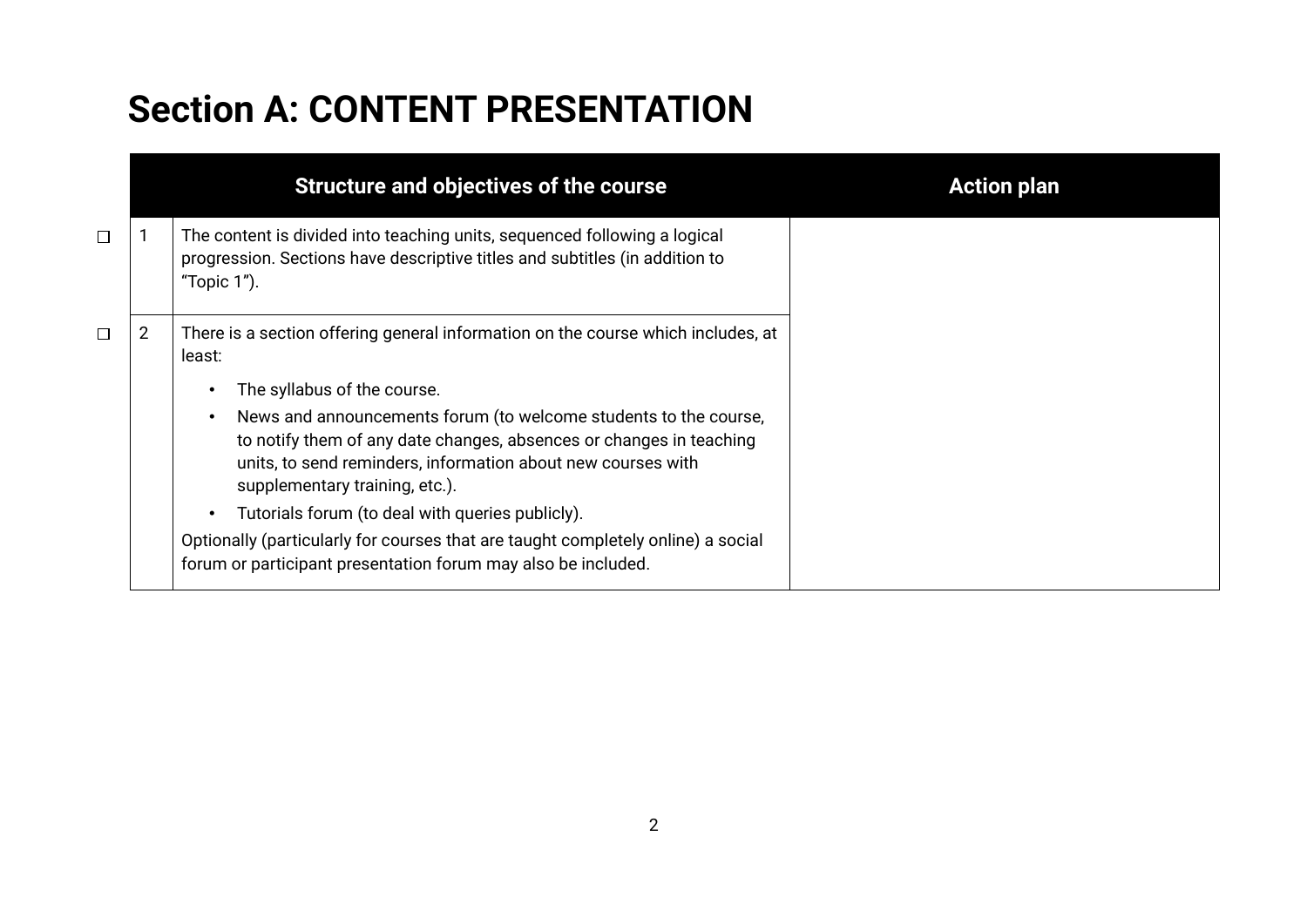| $\Box$ | చ | The course syllabus is detailed and contains, at least:                                                                      |  |  |  |  |  |  |  |  |  |  |  |  |  |
|--------|---|------------------------------------------------------------------------------------------------------------------------------|--|--|--|--|--|--|--|--|--|--|--|--|--|
|        |   | Basic information about the subject (name, code)                                                                             |  |  |  |  |  |  |  |  |  |  |  |  |  |
|        |   | Objectives or competences                                                                                                    |  |  |  |  |  |  |  |  |  |  |  |  |  |
|        |   | Methodology                                                                                                                  |  |  |  |  |  |  |  |  |  |  |  |  |  |
|        |   | Time schedule                                                                                                                |  |  |  |  |  |  |  |  |  |  |  |  |  |
|        |   | Activities and assessment                                                                                                    |  |  |  |  |  |  |  |  |  |  |  |  |  |
|        |   | Software and other technological requirements                                                                                |  |  |  |  |  |  |  |  |  |  |  |  |  |
|        |   | Recommended previous knowledge                                                                                               |  |  |  |  |  |  |  |  |  |  |  |  |  |
| $\Box$ | 4 | The content, the learning activities and the assessment are consistent with the<br>objectives and competences of the course. |  |  |  |  |  |  |  |  |  |  |  |  |  |
|        |   |                                                                                                                              |  |  |  |  |  |  |  |  |  |  |  |  |  |

|        |   | <b>Teaching materials</b>                                                                                                                                                                                                         | <b>Action plan</b> |
|--------|---|-----------------------------------------------------------------------------------------------------------------------------------------------------------------------------------------------------------------------------------|--------------------|
| $\Box$ | 5 | The lecturers have checked that they have all the intellectual property rights<br>needed to be able to use the course materials.                                                                                                  |                    |
| $\Box$ | 6 | Priority is given to the use of materials with open licences, standard formats<br>and free software, whenever possible.                                                                                                           |                    |
| $\Box$ |   | Materials are used in appropriate formats (written narratives, slide<br>presentations, videos, podcasts, webs, tutorials, articles, study cases,<br>infographics, graphs, etc.), in line with the course objectives and contents. |                    |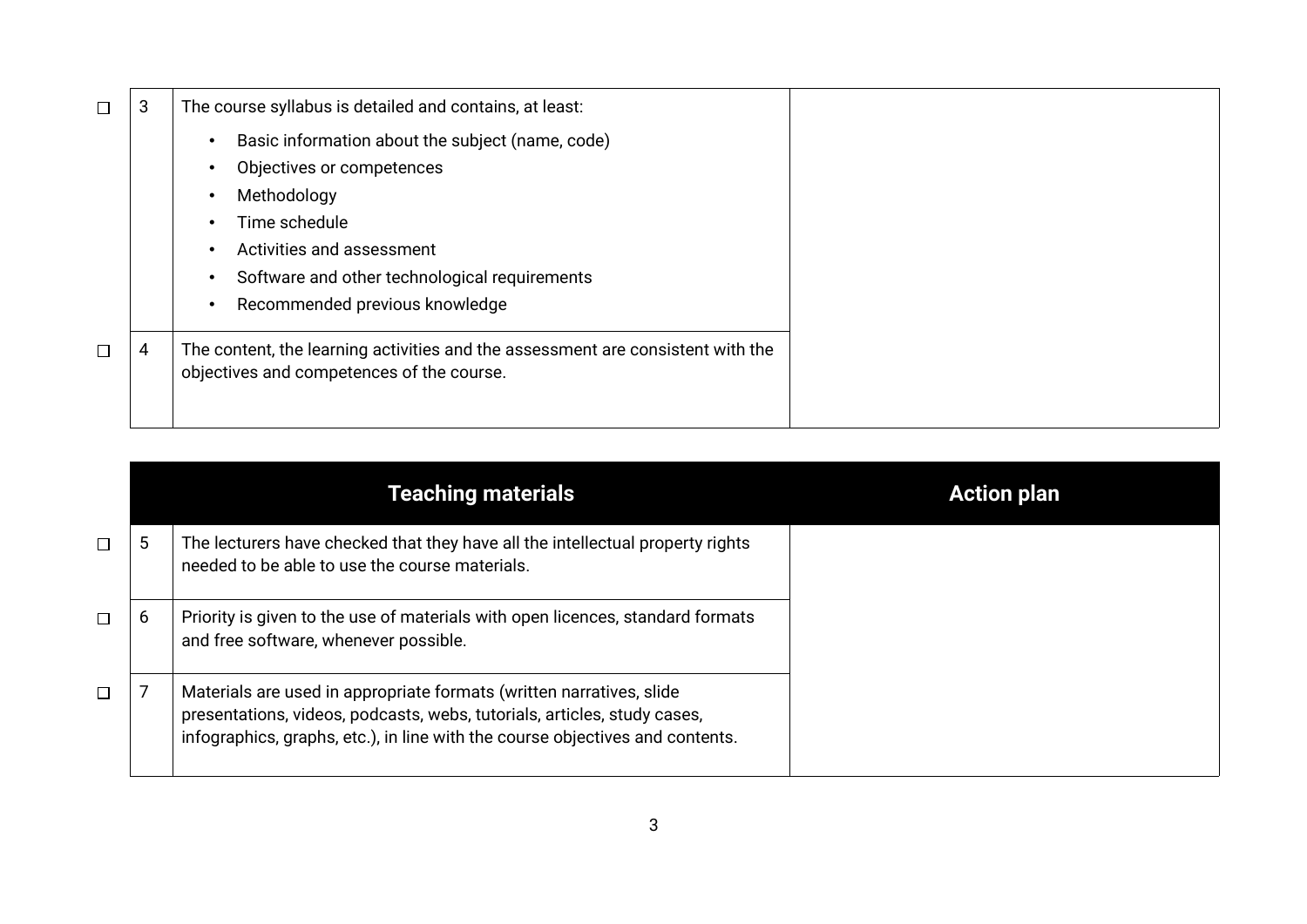|              | 8  | When materials available through subscriptions to scientific journals or<br>databases are used, the necessary instructions are provided (e.g. VPN).                                                                                                                                       |
|--------------|----|-------------------------------------------------------------------------------------------------------------------------------------------------------------------------------------------------------------------------------------------------------------------------------------------|
|              | 9  | When additional software is used, it is preferably compatible with various<br>operating systems, and the links and (where appropriate) costs are provided<br>close to the activities it is to be used for.                                                                                |
| П            | 10 | The size of big files is shown to help students to consider the download time<br>and cost or smaller alternatives are provided.                                                                                                                                                           |
| $\mathsf{L}$ | 11 | The materials (texts, videos, and so on) are divided into segments with an<br>appropriate size to facilitate their use. As a general rule, videos do not last<br>more than six minutes (the longest videos have been split up or a reference is<br>made to the most significant minutes). |
|              | 12 | It is not required to use external applications or services not authorized by the<br>University that may compromise the privacy and protection of the student's<br>personal data.                                                                                                         |

#### **Observations**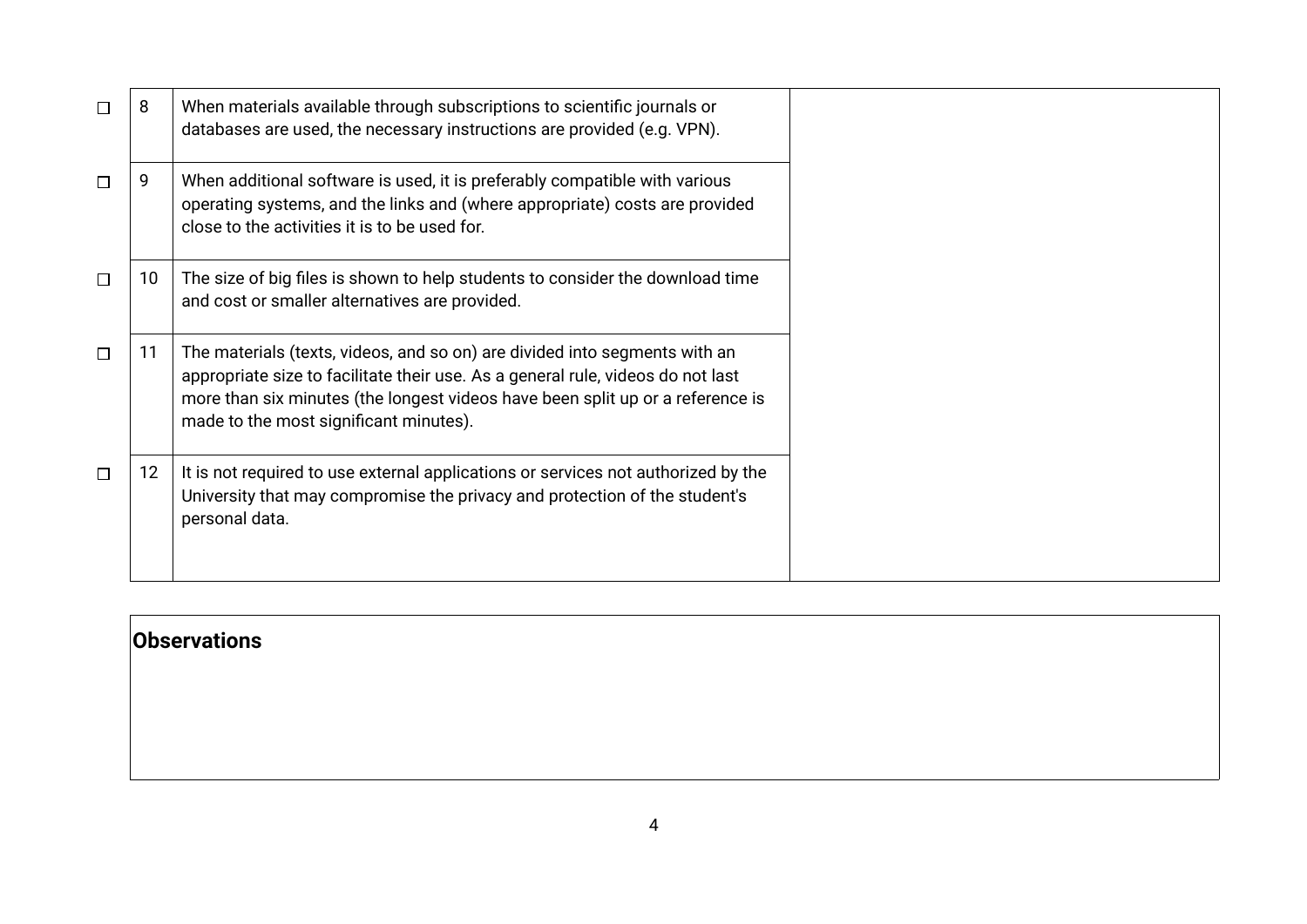## **Section B: INTERACTION AND COLLABORATION**

|        |    | <b>Teaching communication strategies</b>                                                                                                                                                                                                                                                                                                                                  |
|--------|----|---------------------------------------------------------------------------------------------------------------------------------------------------------------------------------------------------------------------------------------------------------------------------------------------------------------------------------------------------------------------------|
| $\Box$ | 13 | The lecturers contact students for the first time before the course starts by<br>introducing themselves, welcoming students, inviting students to contact them<br>if they have any queries, and providing them with information for the start of<br>the course (structure, methodology, first materials, and so on).                                                      |
| $\Box$ | 14 | The lecturers give their contact information (office hours, telephone, email,<br>etc.) either through the course syllabus or elsewhere within the framework of<br>the course.                                                                                                                                                                                             |
|        |    | The course allows for regular and effective contact with lecturers thanks to a<br>variety of communication tools or methods (either synchronous or<br>asynchronous, as appropriate). These include a public tutorials forum, a<br>dialogue for private tutoring, email for private queries, internal messaging,<br>videoconference, etc.                                  |
|        |    | When synchronous communication (telephone, videoconference, etc.) is<br>needed, the different time zones of the participants are taken into<br>consideration.                                                                                                                                                                                                             |
| $\Box$ | 15 | The lecturers privately contact students who haven't taken part in the activities<br>during the first week or weeks of the course in order to encourage them to<br>participate and to find out about their situation on the course. They also do the<br>same if, on subsequent occasions, they notice that certain students are no<br>longer participating in the course. |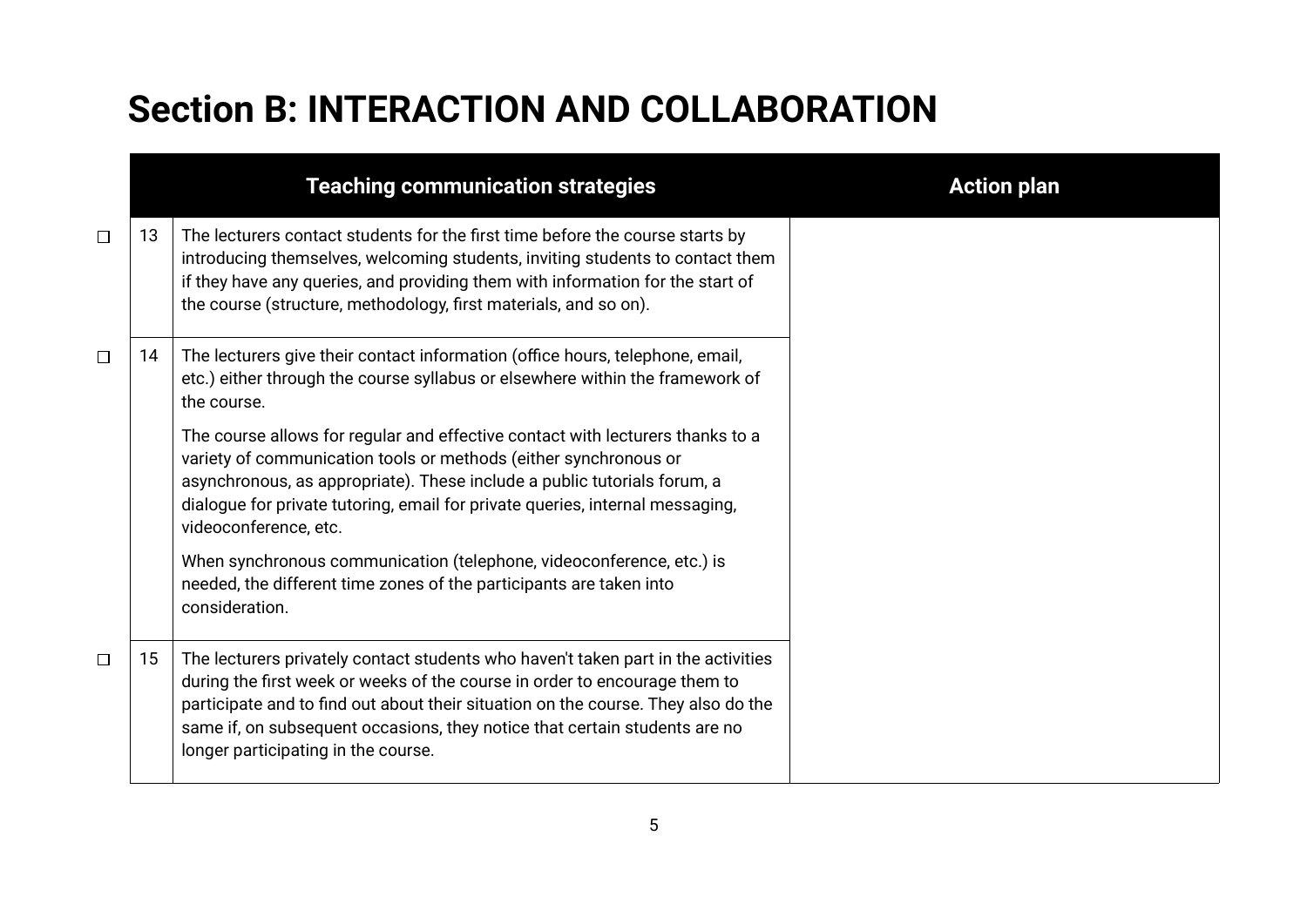|  | The lecturers finish the course by making an appraisal of the work carried out,<br>and provide information about the possible pathways students have open to |  |
|--|--------------------------------------------------------------------------------------------------------------------------------------------------------------|--|
|  | them in order to continue to further their learning in the field in question or on                                                                           |  |
|  | how to apply what they have learnt to different professional contexts.                                                                                       |  |
|  |                                                                                                                                                              |  |

|    | Developing a learning community                                                                                                                                                                                                                                                                                           |
|----|---------------------------------------------------------------------------------------------------------------------------------------------------------------------------------------------------------------------------------------------------------------------------------------------------------------------------|
| 17 | The course includes resources and activities designed to create a feeling of<br>belonging to the community and to favour a climate of trust (e.g. a<br>presentation forum at the beginning of the course, ice-breaking activities,<br>discussion forums, group assignments, activities with feedback from peers,<br>etc.) |
| 18 | Particularly for the case of online teaching (but also for blended teaching, if a<br>face-to-face session has not been planned at the beginning of the course),<br>students are encouraged to establish contact with their peers through an<br>introduction activity.                                                     |
| 19 | Students are encouraged to increase their participation online at the beginning<br>of the course by incorporating information to their personal profile, such as<br>their photo, links to personal pages or a description of interests.                                                                                   |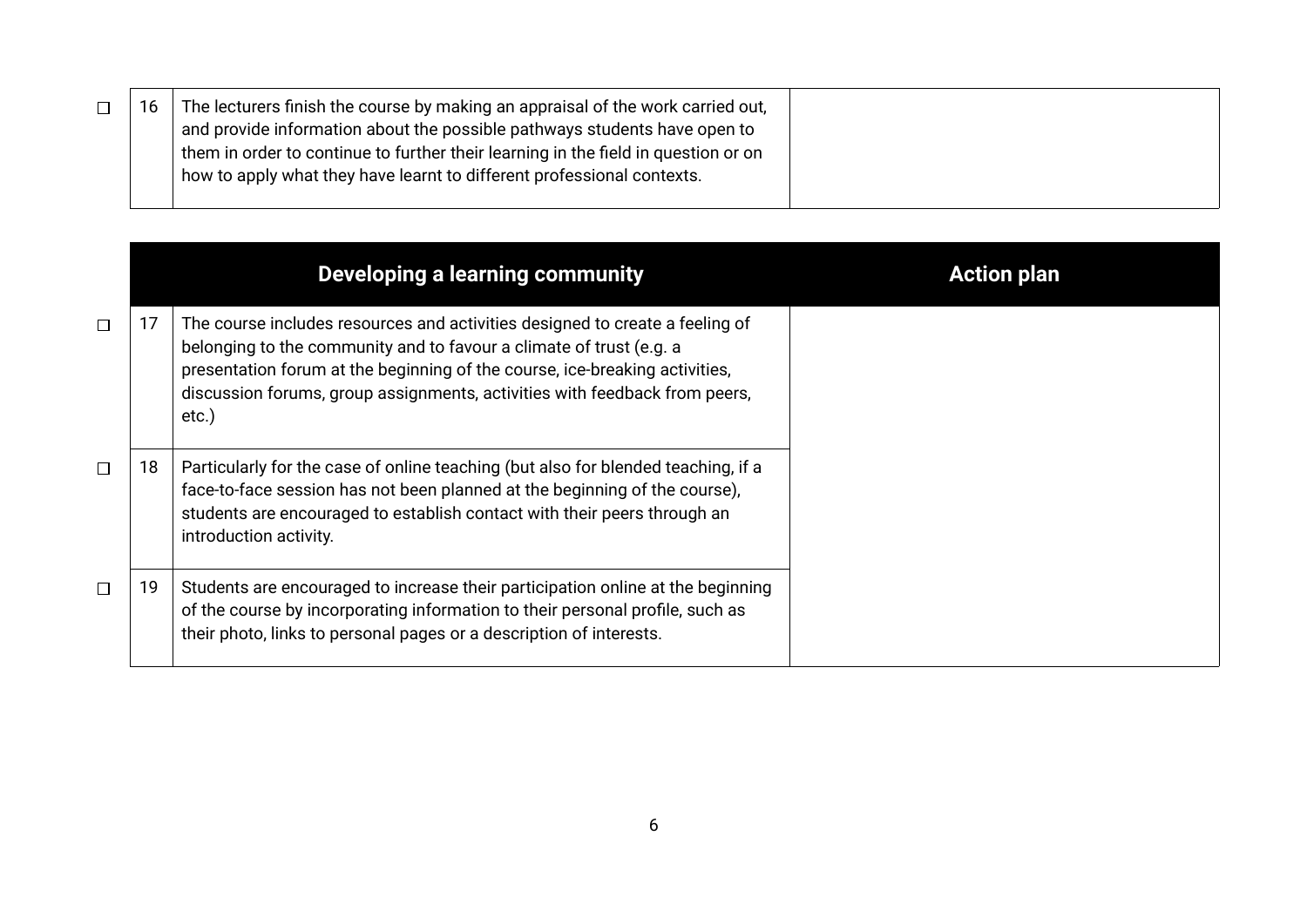| 20 | Students are encouraged to share their knowledge and supplementary<br>resources in their interventions throughout the course, as well as to report any<br>mistakes they may find in the course.<br>The lecturers also share their experience and point of view on the course                                                                     |
|----|--------------------------------------------------------------------------------------------------------------------------------------------------------------------------------------------------------------------------------------------------------------------------------------------------------------------------------------------------|
|    | subject matter.                                                                                                                                                                                                                                                                                                                                  |
| 21 | The collaborative activities help to consolidate the course content and learning<br>objectives. They also favour the development of social skills, such as<br>teamwork, cooperation, negotiation and building a consensus.                                                                                                                       |
| 22 | In group assignments, the way groups are formed is specified, and the tasks,<br>expectations about participation and final products to be delivered are also<br>defined. Information about whether the mark will be the same for all the<br>members of the group or not, whether there is peer or self-assessment and so<br>on is also provided. |
|    | Optionally, the lecturers may facilitate a space for group work (such as a forum<br>or a shared folder or document with Google Drive).                                                                                                                                                                                                           |

**Observations**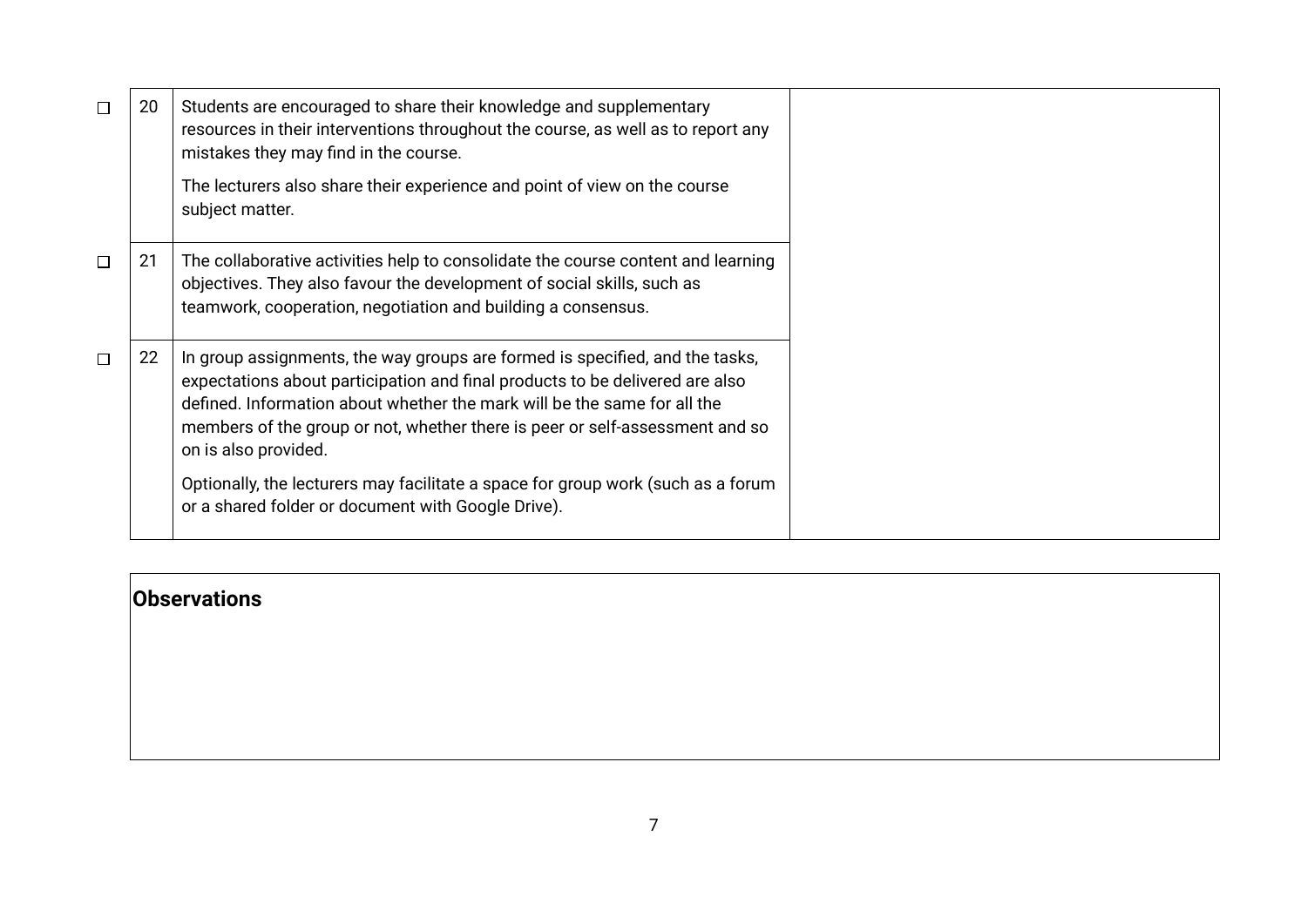## **Section C: LEARNING ACTIVITIES AND ASSESSMENT**

|        |              | <b>Effective assessment</b>                                                                                                                                                                                                                                                                                                                                                                                                                                                                                                                                                              | <b>Action plan</b> |
|--------|--------------|------------------------------------------------------------------------------------------------------------------------------------------------------------------------------------------------------------------------------------------------------------------------------------------------------------------------------------------------------------------------------------------------------------------------------------------------------------------------------------------------------------------------------------------------------------------------------------------|--------------------|
| $\Box$ | 23           | The assessment system (which is included on the syllabus and is announced at<br>the start of the course) contains the following:                                                                                                                                                                                                                                                                                                                                                                                                                                                         |                    |
|        |              | A calendar of the activities to be carried out.                                                                                                                                                                                                                                                                                                                                                                                                                                                                                                                                          |                    |
|        |              | The approximate number of hours to be spent on each activity.                                                                                                                                                                                                                                                                                                                                                                                                                                                                                                                            |                    |
|        |              | Weighting of the various assessment items or activities taken into<br>account for the final mark.                                                                                                                                                                                                                                                                                                                                                                                                                                                                                        |                    |
| $\Box$ | $ 24\rangle$ | A variety of types of learning activity are used, all of which are consistent with<br>the objectives (e.g. brainstorming, discussion, webquest, case study, problem-<br>based learning, challenge-based learning, service-learning, game-based learning,<br>role playing, interview, comparative analysis, etc.), distributed over time and have<br>a logical sequence, which promote both active learning (progressively increasing<br>the students' levels of responsibility for their own learning process) and the<br>higher-order thinking skills (analysis, evaluation, creation). |                    |
| $\Box$ | 25           | The assessment system includes several opportunities for personalised learning<br>$\left $ (e.g. supplementary and intensification activities, to cover individual interests or<br>needs). It can include optional activities as extra credits.                                                                                                                                                                                                                                                                                                                                          |                    |
| $\Box$ | 26           | The assessment system includes the consequences, if any, of delays when<br>submitting activities.                                                                                                                                                                                                                                                                                                                                                                                                                                                                                        |                    |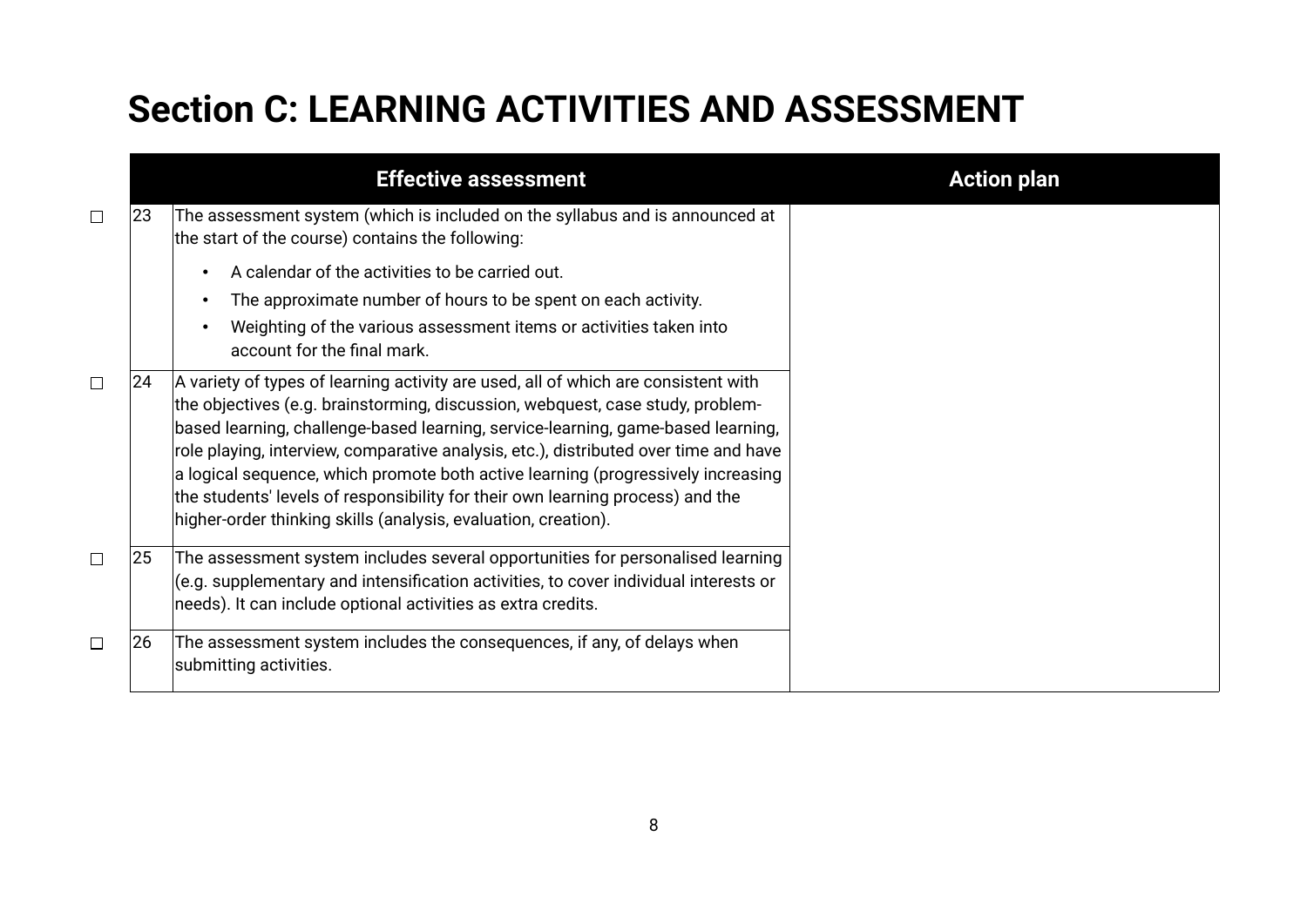| П      | 27 | The activities require the creation of artefacts in various formats, according to<br>the objective of each activity (essay, article, letter, poster, infographics, timeline,<br>interactive image, screencast, concept map, slide show, animation, stop motion,<br>visual thinking, timelapse, visual storytelling in video or comic format, tag cloud,<br>diagram, blog, webpage, ad, newspaper/radio/TV interview, e-portfolio, etc.). |
|--------|----|------------------------------------------------------------------------------------------------------------------------------------------------------------------------------------------------------------------------------------------------------------------------------------------------------------------------------------------------------------------------------------------------------------------------------------------|
| $\Box$ | 28 | Including a description of the expected results in the assessment activities (e.g.<br>with rubrics or assessment criteria) is considered.<br>Optionally, samples of "good assignments" can be included.                                                                                                                                                                                                                                  |
| $\Box$ | 29 | Emulation of authentic environments (e.g. by means of case studies, project<br>development, experiential learning, problem or challenge-based activities,<br>service-learning, etc.) is considered in order to facilitate transfer to the real world.                                                                                                                                                                                    |
| $\Box$ | 30 | Initial, continuous and final assessments are considered, which contain activities<br>that provide students with opportunities to monitor their progress.                                                                                                                                                                                                                                                                                |
| $\Box$ | 31 | In the period established for carry out activities, the idea of including a weekend<br>is considered in order to provide students with more time and to make it easier to<br>carry them out. For example, in a 15-hour activity scheduled for a week, the<br>possibility of setting the deadline for the following Sunday or Monday, instead of<br>Friday is considered.                                                                 |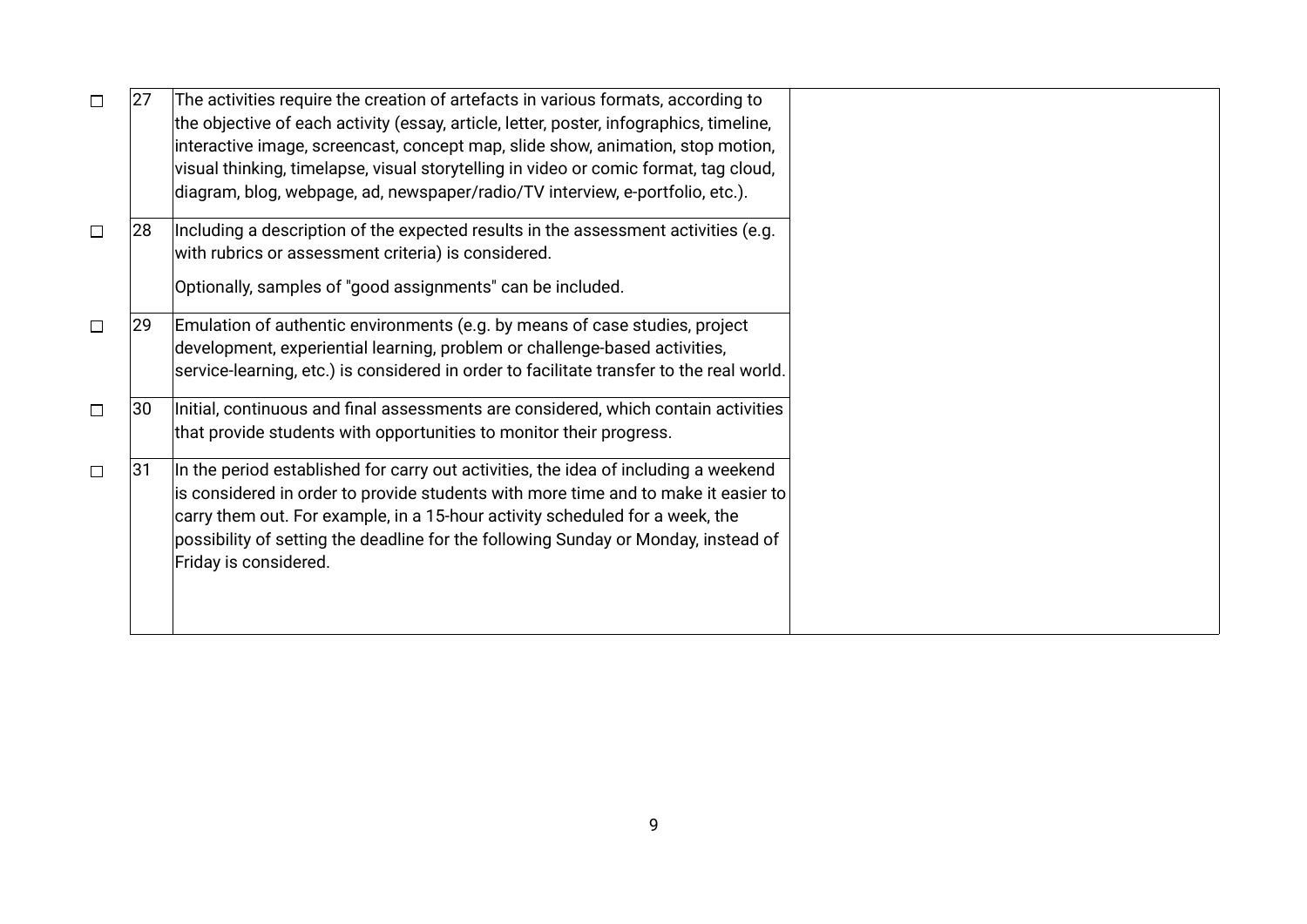|        | 32 | Asynchronous virtual tutorials are answered within 48 hours (excluding<br>holidays and weekends). Students are notified in the event of justified periods<br>of absence of teaching staff. Synchronous tutoring is available by appointment,<br>e.g. by videoconference or telephone, when necessary. |
|--------|----|-------------------------------------------------------------------------------------------------------------------------------------------------------------------------------------------------------------------------------------------------------------------------------------------------------|
| П      | 33 | If continuous assessment is carried out that includes different activities,<br>students can access their updated grades to check their progress, through the<br>gradebook.                                                                                                                            |
| $\Box$ | 34 | Recommendations about how to carry out certain learning activities are<br>considered (e.g. a reading guide that explains what to look for in an article,<br>$etc.$ ).                                                                                                                                 |
| П      | 35 | It is clearly stated when and how feedback will be given on the activities and<br>whether previous drafts are allowed or required before the final version.<br>Teaching staff give feedback on activities in a timely manner.                                                                         |
| П      | 36 | Feedback is clear, positive, specific and focused on how to improve learning.                                                                                                                                                                                                                         |
| $\Box$ | 37 | Students' opinions on relevant aspects of the course and their experience on it<br>are collected, either through the Virtual Classroom (e.g. with Forums or<br>Feedback - anonymous or not) or through Google Suite (Forms). This<br>feedback is used to improve the course.                          |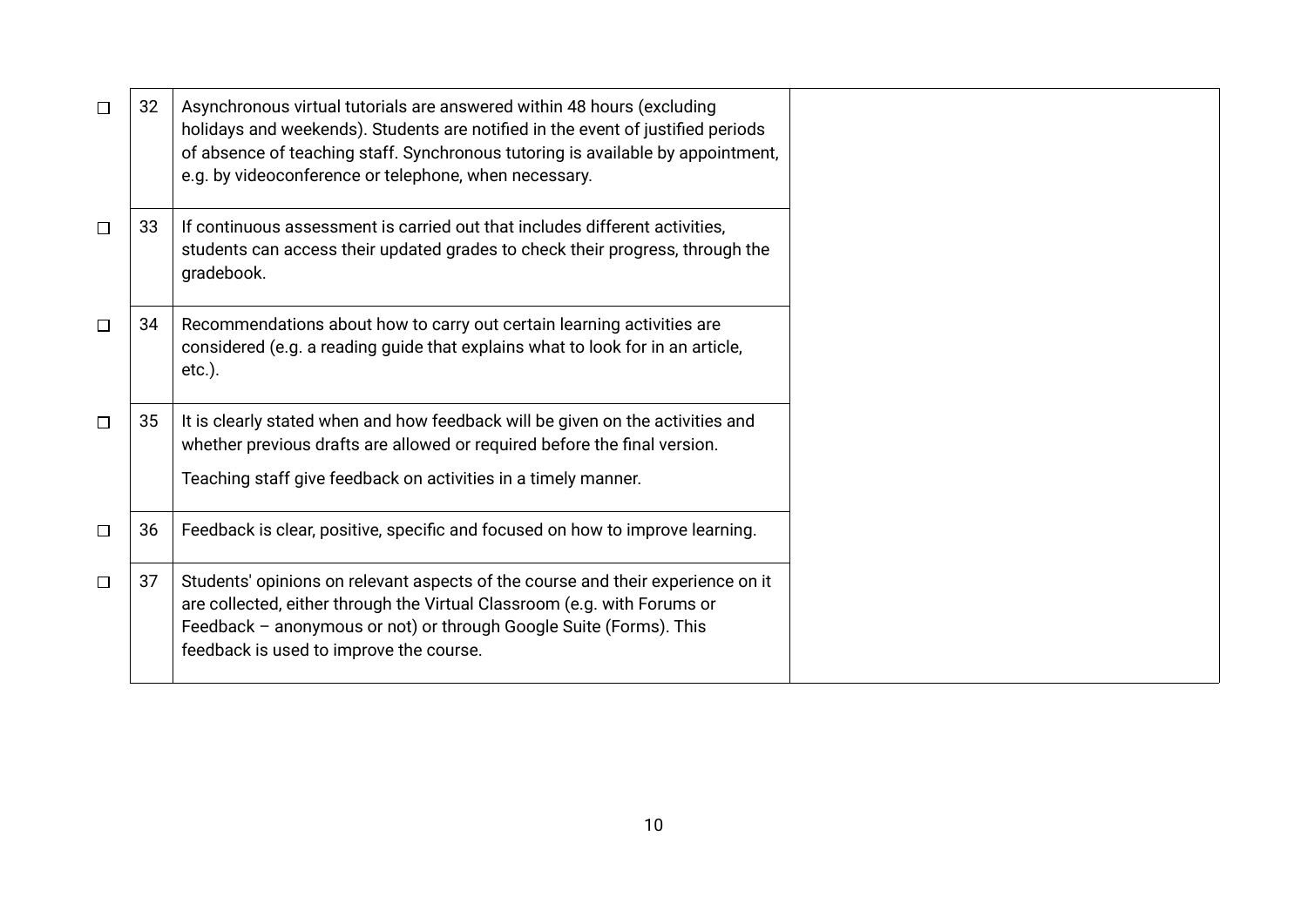| Observations |  |  |  |  |
|--------------|--|--|--|--|
|              |  |  |  |  |
|              |  |  |  |  |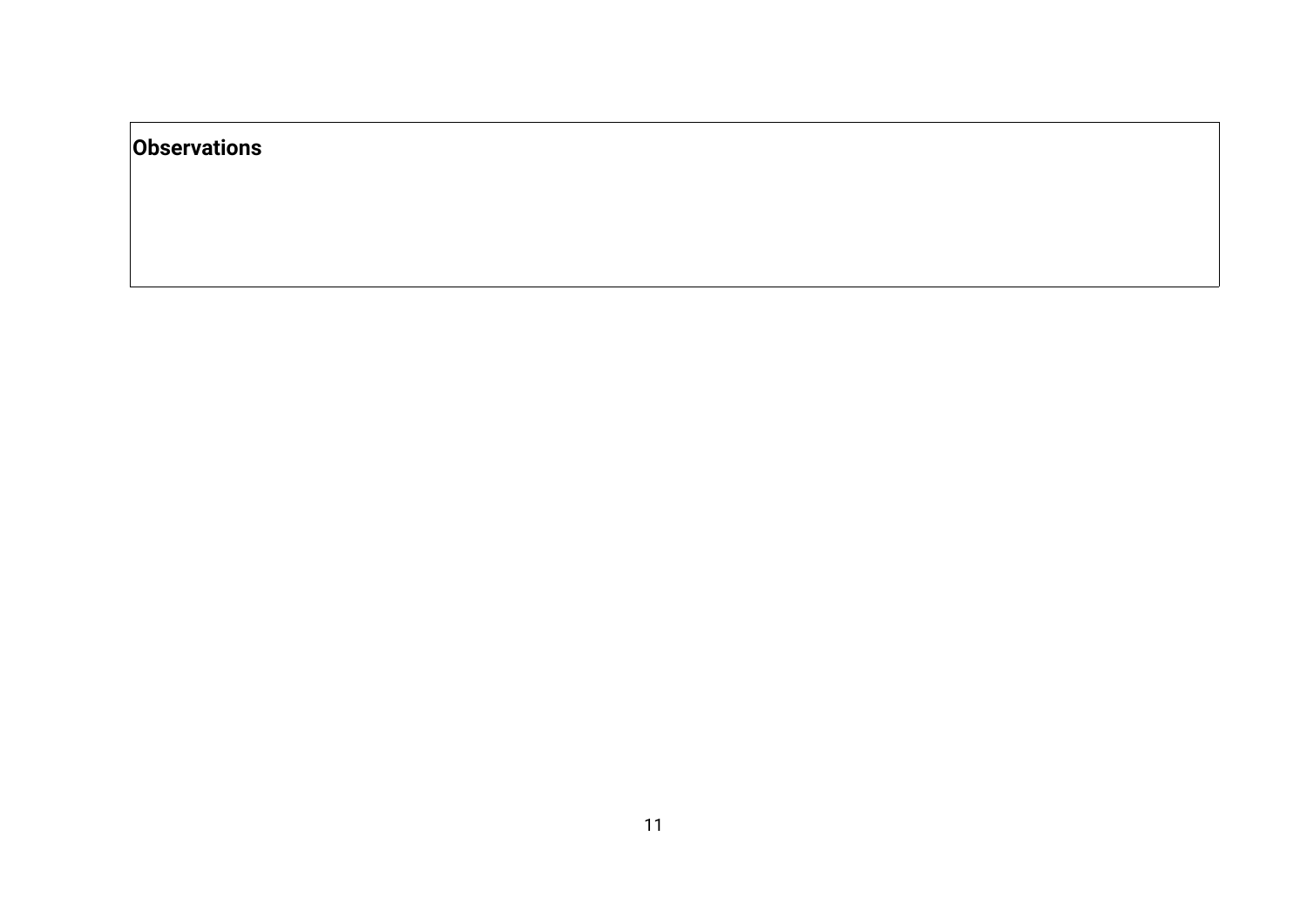#### **Section D: ACCESSIBILITY**

|        |    | <b>Accessibility</b>                                                                                                                                                                                                                                                                                                                        | <b>Action plan</b> |
|--------|----|---------------------------------------------------------------------------------------------------------------------------------------------------------------------------------------------------------------------------------------------------------------------------------------------------------------------------------------------|--------------------|
| $\Box$ | 38 | The accessibility of the contents has been checked with the accessibility tool<br>of the text editor in the Virtual Classroom and of the software that has been<br>used (e.g. Microsoft Office) and, if any errors were detected, they have<br>previously been corrected.                                                                   |                    |
| $\Box$ | 39 | In text documents, titles are used as headings for the different sections in<br>order to facilitate browsing with assistive technologies. The title level (Heading<br>1, Heading 2, etc.) is used in the correct logical order. No different fonts,<br>colours or formats (italics, bold, etc.) or images are used instead of title styles. |                    |
| $\Box$ | 40 | A legible typeface is used, usually 12-point sans serif.                                                                                                                                                                                                                                                                                    |                    |
| $\Box$ | 41 | Web links have a descriptive text, instead of just showing the URL or saying<br>"click here".                                                                                                                                                                                                                                               |                    |
| $\Box$ | 42 | Tables are used to display datasets, not for the layout of the text. Columns<br>have been labelled correctly and a legend or title has been provided.                                                                                                                                                                                       |                    |
| $\Box$ | 43 | The contrast between the colour of the text and that of the background is<br>sufficient to prevent visually impaired students from having difficulties (e.g.<br>black text on a white background).                                                                                                                                          |                    |